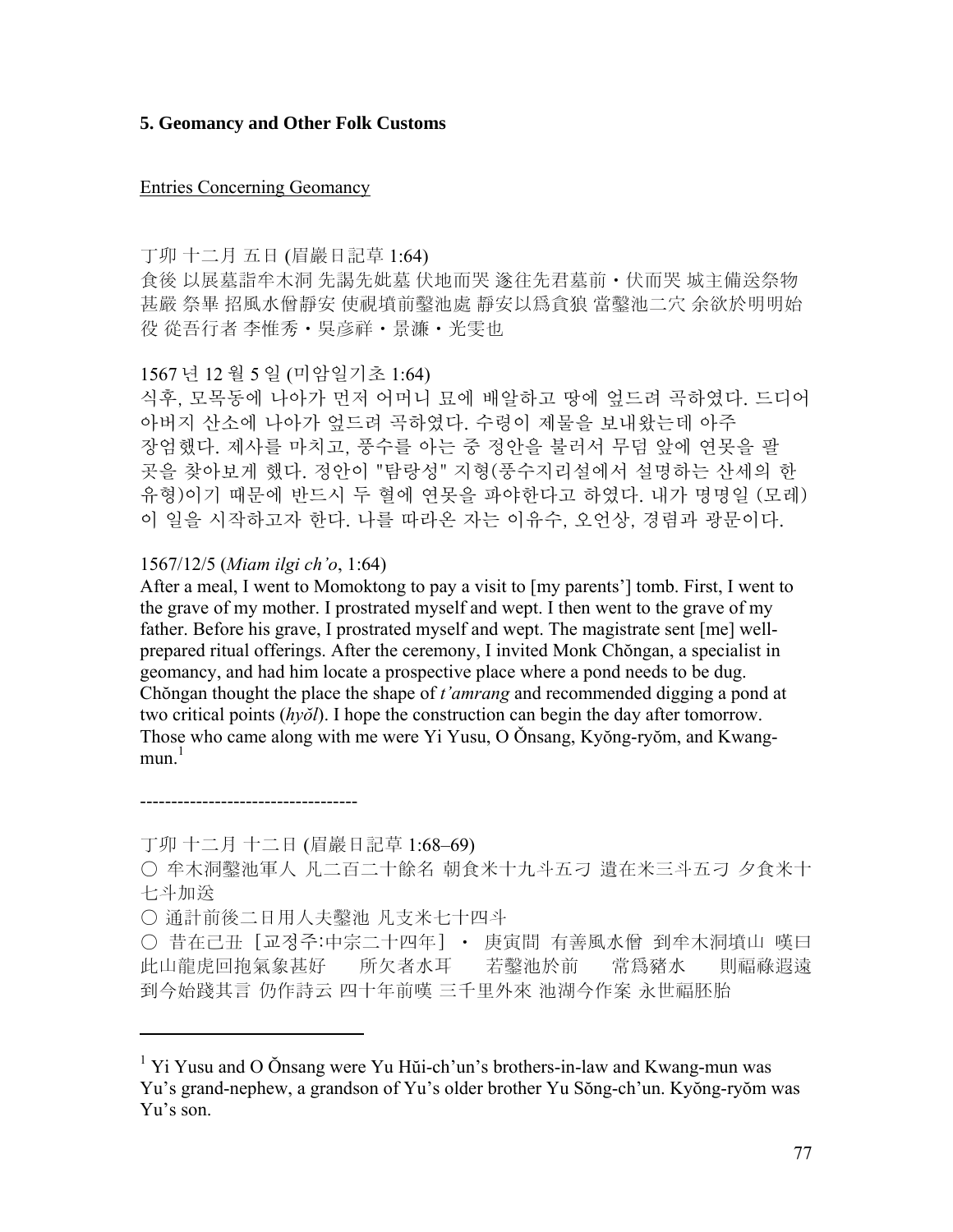# 1567 년 12 월 12 일 (미암일기 1:68–69)

○ 모목동의 연못을 파는 군인이 모두 220 여명인데 아침식사용 쌀 19 말 5 되였다. [거기서] 남아 있는쌀이 3 말 5 되이어서 저녁 식사용 쌀 17 말을 더하여 보냈다.

○ 통계해보니 전후로 이틀 동안 인부를 써서 연못을 파는데 모두 지출한 쌀이 74 말이었다.

○ 옛날 1529-30 년 사이 풍수에 아주 밝은 스님이 있었는데, 모목동 산소에 이르러 탄식하여 말하기를, "이 산은 청룡과 백호가 감싸고 있어 기상이 아주 좋구나. 흠이라고 한다면 물일 뿐이다. 만약 앞에 연못을 파서 늘 물을 저장해놓는다면, [자손의] 복록이 멀리 미칠 것이다."라고 했는데, 지금에 이르러야 비로소 그 말을 실천하는 것이다. 이내 시를 지어 말하되, "사십년 전 스님의 탄식이여, 이 몸은 삼천리 밖 유배지에서 왔도다. 연못을 파서 지금 산소의 안을 삼으니, 영세토록 복이 잉태되리라."

#### 1567/12/12 (*Miam ilgi ch'o*, 1:68–69)

○ The soldiers who dug a pond in Momoktong numbered about 220. [I sent] nineteen *mal*  and five *toe* of rice for breakfast. Three *mal* and five *toe* of rice were left over. [Therefore, I sent] another seventeen *mal* of rice for supper.

○ The total sum of rice used for the workers digging the pond for two days was seventyfour *mal*.

 $\circ$  Long ago, between 1529 and 1530, there was a monk skilled in geomancy who reached [my] ancestral tombs in Momoktong and said, with a sigh, "This mountain is well situated with the blue dragon and the white tiger, and so its natural spirit is very favorable. However, it is short on water. If [you] dug out a pond in front of them and always kept a reservoir of water, then your stipend of fortune would go on forever." Now, I have started to carry out his words. Thus, I have written a poem saying, "A monk's sigh forty years ago / I came back from my exile, 3,000 *li* away. / A pond has been dug and has now become more like a protective boundary [in front of the grave] / May good fortune flow forever."

------------------------------------

戊辰 正月 初十日(眉巖日記草 1:92–93) 故雲岾寺僧海雲 以蒙余德 推尋釜鼎等物來謝 且請創寺之地 余以德奇十王峴 卜地 近處 命之 僧對曰 素有前基謹惟命

1568 년 1 월 10 일 (미암일기초 1:92–93) 옛날 운점사의 중 해운이 내 은혜를 입었던 일로 인해서 가마솥 등의 물건을 찾아서 가져와 사례했다. 또 절을 새로 지을 땅을 청해서 내가 덕기 시왕현 근처에 절 지을 땅을 정하도록 명하였다. 그중이 대답하기를 "본래 [그곳에] 전에 터가 있었습니다. 오직 가르침대로 하겠습니다."

1568/1/10 (*Miam ilgi ch'o*, 1:92–93)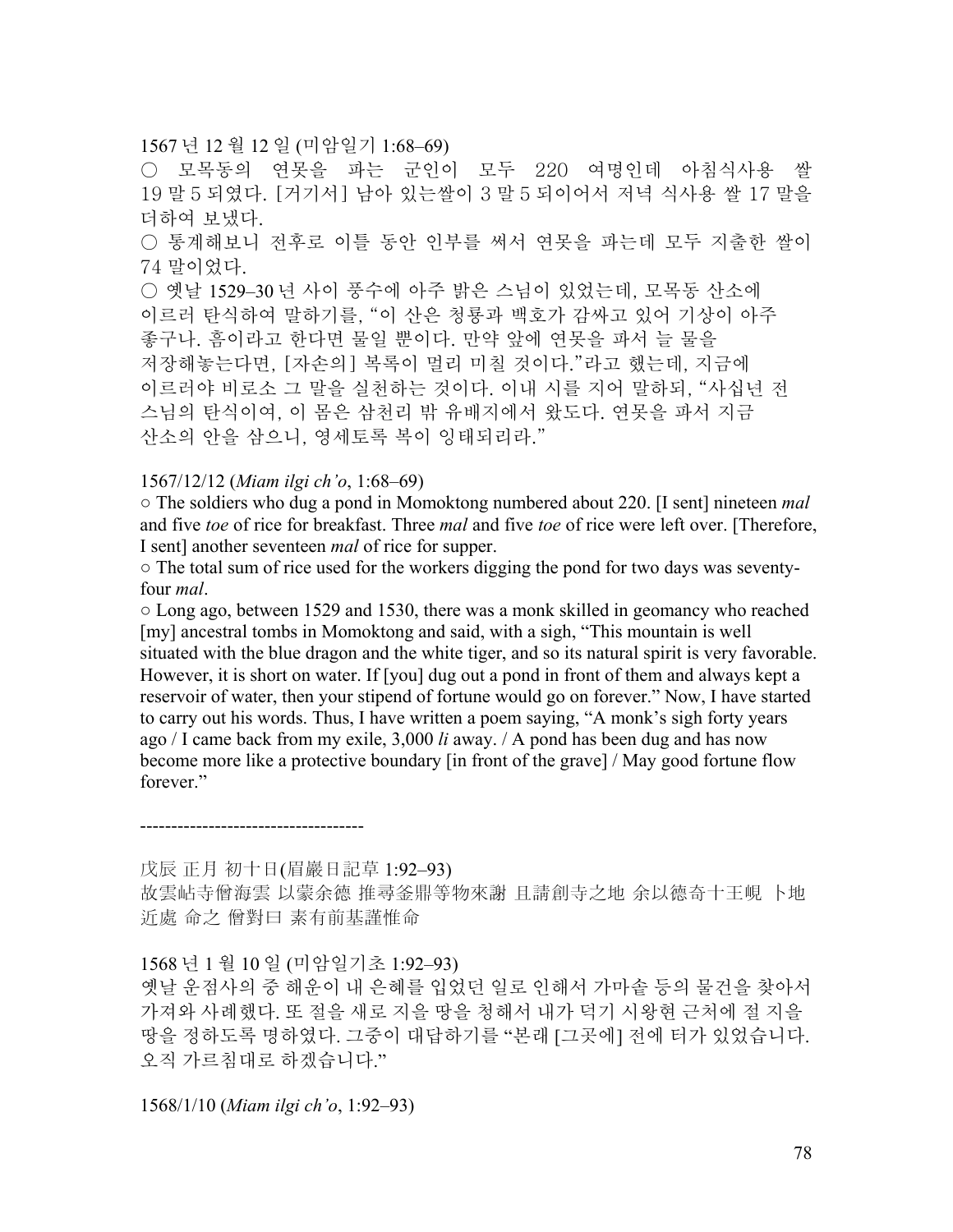Monk Haeun from Unjŏmsa temple looked for and brought an iron kettle and other things to me to show his gratitude. Moreover, he asked me about an [auspicious] place to build a monastery. I advised him to acquire land near the Siwang hills in Tŏkki. The monk replied, saying, "At this place there is an old foundation [of a former temple]. I will sincerely follow your recommendation."

--------------------------------------

己巳 十月 二十九日 (眉巖日記草 2:140)

遣僧靜安 泛鐵于西門外新基 則艮坐坤向辛破 最爲吉地云 水破之說 自郭璞以來無 之 胡舜臣獨言之

1569 년 10 월 29 일 (미암일기초 2:140)

정안 스님을 보내서 서문 밖 새 터에 범철(나침반의 일종)을 놓았더니, 간방(동북방향)에 앉아 곤방(서남방향)을 바라보며 신방(서남방향)으로 물이 빠지는 형세였다. 최고의 길지라고 했다. 수파(물이 빠져나가는 것)에 대한 설은 곽박 (276–324) 이래로 아무도 그것을 말하지 않았는데 호순신이 홀로 이것을 말했다.

1569/10/29 (*Miam ilgich'o*, 2:140)

[I] sent Monk Chŏngan to place a compass at the new foundation outside of the West Gate.2 It showed that this lot is situated in the *kan* (northeast) direction and faces the *kon* (southwest) direction, while water flows away toward *sin* (southwest) direction. It is said that this is a most auspicious position. Hu Shun-chen<sup>3</sup> is the only one to have explained the concept *sup'a* (water flow) since Guo Pu  $(276-324)^4$ .

------------------------------------

 $\overline{a}$ 

癸酉 二月 初八日 (眉巖日記草 3:383)

憶夢到海南先塋之側 有水活活而流 傍有人解之曰 此墳墓無水 故子孫貧窮 今有水 乃亨豐盛大之兆云 夫人夢見宋震升屋 夫人覺而解之曰 此乃上舍之徵

1573 년 2 월 8 일 (미암일기초 3:383)

꿈을 꾼 기억에, 해남 선영의 곁에 도착하였는데 물이 콸콸 흐르고 있었다. 곁에 한 사람이 있어 설명하여 말하기를, "이 묘가 물이 없어서 자손이 빈궁할 터인데 이제 물이 있으니 형통하고 대성할 징조입니다." 라고 했다. 부인이 꿈을

<sup>&</sup>lt;sup>2</sup> Yu built a new house in Haenam in 1569–70, and this new foundation was for that new house.

<sup>&</sup>lt;sup>3</sup> Hu Shen-chen was a geomancer of Song China. He introduced the concept of "water" flow" around a tomb in his *New Laws of Geography* (*Di li xin fa* 地理新法), which was widely adopted in Chosŏn Korea.

<sup>&</sup>lt;sup>4</sup> Guo Pa was a poet and scholar whose works reflect a strong Daoist philosophy.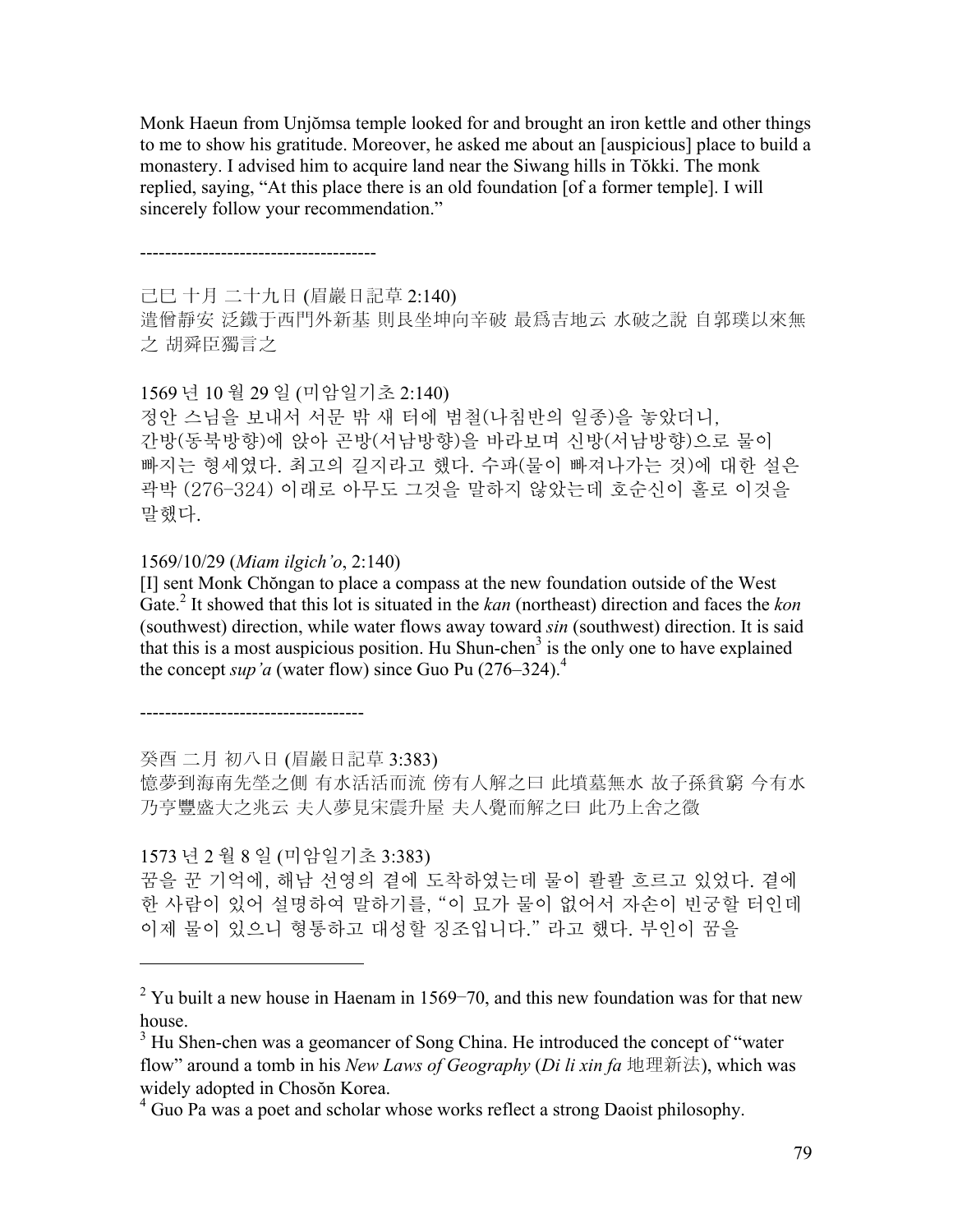꾸었는데 송진(조카, 송정언의 아들)이 집에 올라가는 것을 보았는데, 부인이 꿈에서 깨어나 해몽하기를, "이것은 생원(생원을 '上舍'라고 칭했는데 글자 그대로의 뜻은 집에 오른다는 의미이다)이 될 징조이다"라고 했다.

#### 1573/2/8 (*Miam ilgi ch'o*, 3:383)

I remembered that I dreamt about arriving at the grave sites of my parents in Haenam. There was the rich sound of water and it was flowing. [In my dream] there was a person right by me who explained, saying, "There was no water at these grave sites so the progeny would have been impoverished. Now there is water, and it is an omen of abundance." My wife had a dream in which she saw [her nephew] Song Chin climbing onto a house. She awoke and explained her dream, saying that it was an auspicious sign of his passing the lower civil service examinations.<sup>5</sup>

------------------------------------

1

#### 乙亥 正月 十五日 (眉巖日記草 5:41–42)

罷漏, 騎馬詣康陵, 行至東大門外, 與工書元公混同行, 時月光甚明, 仍口占小詩云 云, 行幾二十里, 到泰陵前路, 脫衰服, 更著玉色團領, 烏紗帽, 黑角帶, 遙拜泰陵而 過, 仍以淺淡服, 到康陵齋室, 元判書分我朝飯一器, 余則食之

姜判尹士尙來謂我曰, 昔兪公汝霖, 以嘉善副提學三年, 中廟卒擢升禮判, 令公亦當 如此

三公及洪領府事暹旣至, 命二品宰相先詣丁字閣紅門外, 行拜陵禮, 遂先上康陵墳前 曰, 大臣隨上, 令相地官設機衡, 又以乾唐龜泛鐵, 皆爲亥坐巳向甚的, 大臣又遣諸 宰相, 登主山之頂以定之, 希春及朴啓賢, 僅到入首爲主處, 諸二品多到最高處, 旣 下, 大臣令二員偕進, 各陳所見, 希春曰, 山從戍來, 到亥曲節作首, 眞亥乾山, 此墳 爲亥坐巳向無疑, 大臣亦以爲然

希春先退紅門外, 與朴君沃共食家供點心, 回到泰陵前路, 又四拜, 到齋室小憩, 又 先大臣而上齋室後岡, 大臣隨至, 又令二品上觀主山, 余亦觀之, 龍虎支山太低, 而 穴道太高, 眞八風之地, 與地理書山環藏風聚氣正相反, 余下來, 被大臣之招, 具以

<sup>5</sup> *Sangsa* 上舍 refers to a lower civil service exam degree-holder (*saengwŏn* or *chinsa*) but also literally means "to climb a house," for which Yu Hŭi-ch'un used the phrase *sŭngok* 升屋 in telling his wife's dream. It seems to be an exaggeration to expect someone to pass the exam because he climbed a house in a dream. Song Chin probably was not successful in passing the exam anyway because his name is not found in the online lower civil service examination roster (*sama pangmok*) at http://people.aks.ac.kr/index.jsp.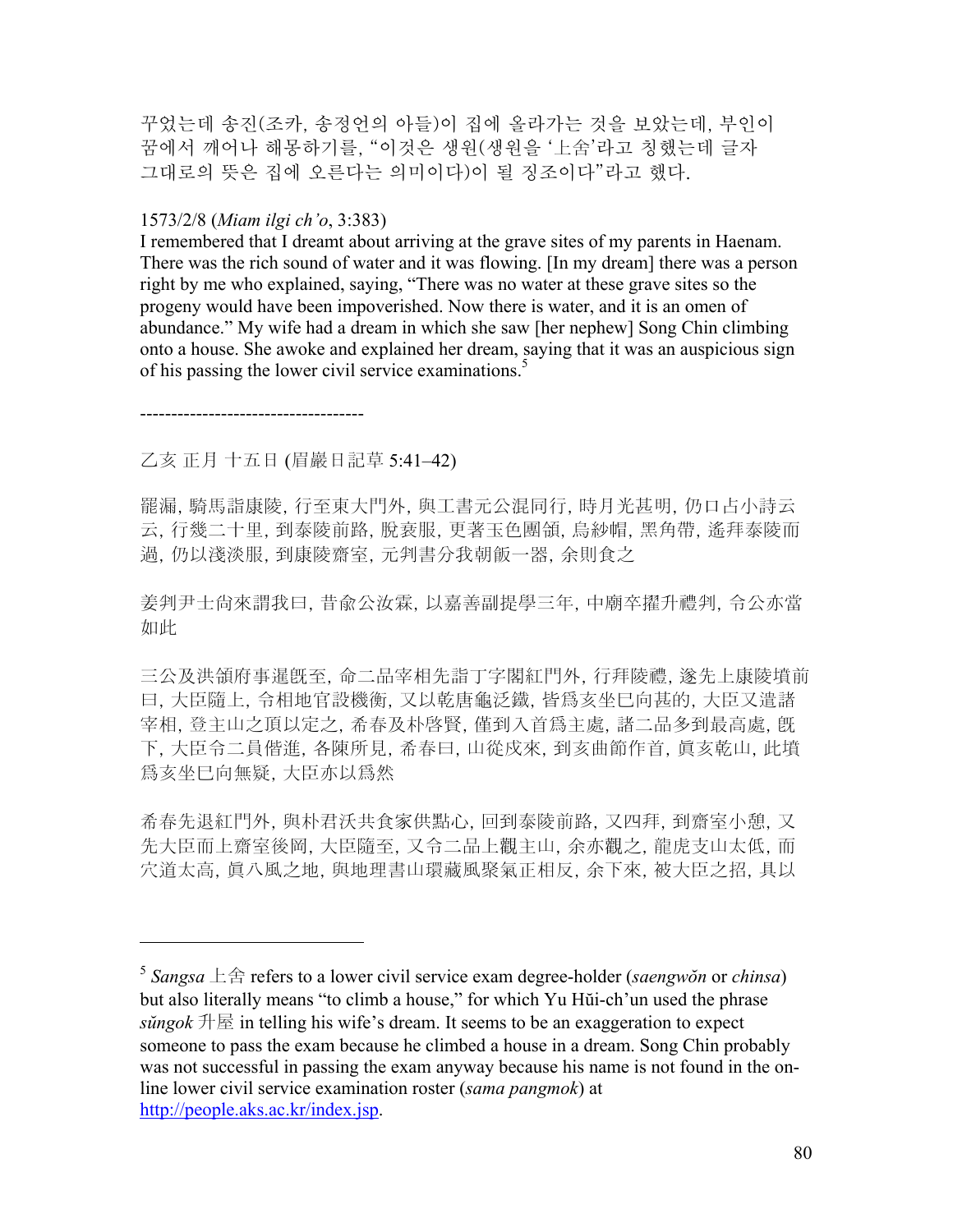所見白之, 是日, 南參判應雲, 稍解風水, 餘皆不曉, 未申間, 大臣先下, 諸二品隨之, 日暮歸舍, 大臣期以明朝詣闕.

#### 1575 년 1 월 15 일 (미암일기초 5:41–42)

파루에 (통행금지가 해제되고), 말을 타고 강릉(명종의 능)에 나아갔다. 행차가 동대문밖에 이르렀을 때 공조판서 원혼과 동행했다. 이 때에 달이 아주 밝아서 걸어가면서 짧은 시를 읊었다. 거의 이십 리를 가서 태릉 앞길에 이르러서 최복을 벗고 옥색단령, 오사모, 흑각대로 바꾸어 착용하고 멀리서 태릉에 절하고 지나갔다. 이어서 천담복 (색이 옅은 옷)으로 [바꿔 입고] 강릉 재실에 도착하였다. 원판서가 나에게 아침 조반 한 그릇을 나누어 주어서 먹었다.

판윤 강사상이 와서 내게 말하기를, "옛날에 유여림이 가선대부로 부제학 (종삼품직)을 삼 년 지내다가 중종께서 마침내 발탁하여 예조판서 (정이품직) 로 승진되었으니, 영공께서도 마땅히 그렇게 될 것입니다."

삼공과 영부사 홍섬이 이미 이르러 이품 재상들에게 명하여 먼저 정자각 홍살문 밖으로 나아가 절하고 능에서 행하는 예를 하도록 했다. 그 뒤에 [재상들로 하여금] 먼저 강릉 무덤 앞으로 올라가게 하고, 말하기를, "대신들은 따라올라 오십시요."라고 하였다. 상지관으로 하여금 측량기구를 설치하고 또 건당귀라는 나침판으로 방위를 정하게 하였다. 모두 "해좌사향"인 것이 아주 명백하다. 대신들이 또 모든 재상들을 보내서 주산의 꼭대기에 올라가 [자리를] 정하도록 하였다. 나(희춘)와 박계현은 겨우 혈자리로 들어가는 중심 장소가 되는 곳에 이르렀다. 여러 이품관들은 대부분 가장 높은 곳에까지 올라갔다가 이미 내려왔다. 대신이 두 사람씩 나오게 하여 각각 소견을 진술하게 했다. 나(희춘)는 말하기를, "산이 술(서북서)방향에서 나와서 해(북북서)방향에 이르러서 마디가 굽어서 혈이 되었습니다. 참으로 이것은 "해건산"입니다. 이 산소는 "해좌사향"이 되는 것이 의심이 없습니다."하니, 대신들도 역시 그렇다고 하였다.

나(희춘)는 먼저 홍살문 밖으로 나와서 박계현 (자는 군옥)과 같이 집에서 가져온 점심을 먹었다. 태릉 앞길에 이르러 네 번 절하고 재실에 이르러 조금 쉬었다. 또 대신에 앞서서 재실 뒤 언덕에 올라갔는데 대신들도 따라 올라왔다. 또 대신들이 이품들로 하여금 주산을 살펴보게 했다. 나도 또한 관찰했다. 용호의 지산이 너무 낮고 혈도는 너무 높아서, 참으로 팔풍(팔방에서 바람이 불어오는)의 땅이었다. 지리서의 "산이 뺑 둘러있고 바람이 감추어 있어 기가 모인다"는 것과는 정 반대이다. 나는 내려왔다. 대신들의 부름을 받아서 나의 소견을 다 아뢰었다. 이날, 참판 남응운이 조금 풍수를 알고 나머지는 모두 밝지 못하였다. 3–4 시 사이에 대신들이 먼저 내려가고 다른 이품들이 따라갔다. 날이 저물어 집에 돌아왔다. 대신들은 내일 궁궐에 나아가기로 했다고 한다.

1575/1/15 (*Miam ilgi ch'o*, 5:41–42)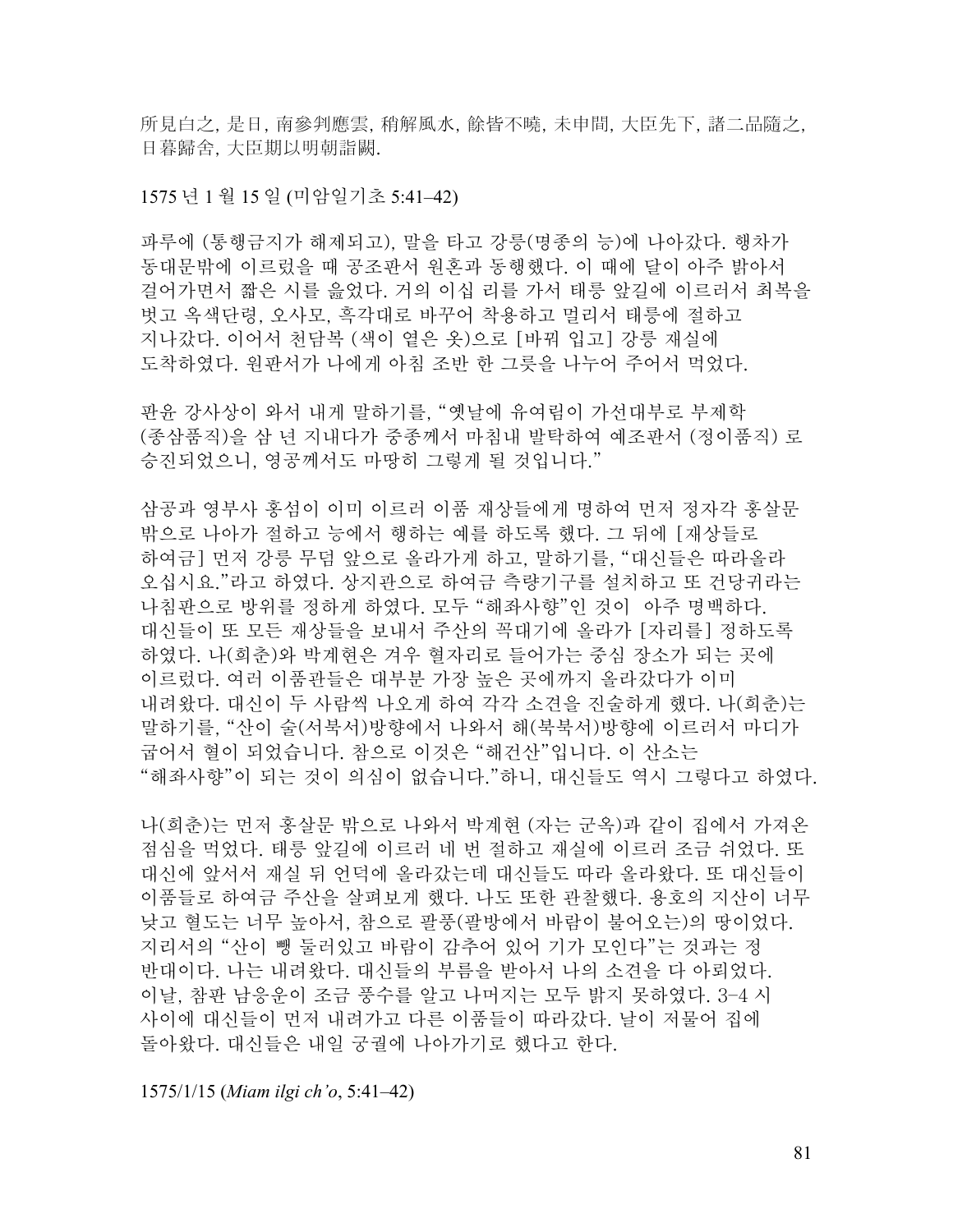After the curfew was lifted, I rode a horse to Kangnŭng, [the mausoleum of King Munjong (r. 1545–67)]. $\frac{6}{1}$  arrived outside the Great East Gate and from there I went with the minister of the Ministry of Works, Wǒn Hon (1505–88). The moon was extremely bright, and so a short poem I composed on the spot sprang to my lips while walking. After traveling some twenty *li*, we arrived at the road in front of Tae'nŭng, [the mausoleum of Queen Munjŏng (1501–65),] where I took off my mourning clothes and changed into a jade-colored official dress, silk hat, and black sash. We paid our respects at Tae'nǔng from afar and passed on by. Then, in the light-colored clothes, we arrived at the room for ritual cleansing (*chaesil*), in Kangnŭng. Minister Wǒn shared with me a bowl of rice for breakfast, which I ate.

Kang Sa-sang (1519–81), magistrate of Seoul, came and said to me, "In the past, Master Yu Yŏ-rim (1476–1538) held the post of first counselor of the Office of the Special Counselors (Pujehak, a senior third-rank post) while holding the junior secondrank title of *kasǒn taebu* for three years. King Chungjong (r. 1506–44) eventually promoted him to the post of minister of the Ministry of Rites (Yejo P'ansŏ, a senior second-rank post). You [referring to Hǔi-ch'un] will surely be like this." Three state councilors (*samgong*) and Hong Sŏm (1503–85), first minister of the Office of Ministerswithout-Portfolio (Yŏng Chungch'u Pusa), had already arrived. They ordered ministers (*chaesang*) of second ranks to go head and make their way to the Chŏngja-gak, or the Tshaped Pavilion, just outside the Red Gate and to perform the proper rituals with prostrations to the mausoleum. After this, [they had those ministers] climb up to the front of the grave and said, "Grand ministers (*taesin*) may now follow and climb up." [They] ordered the *sangjigwan* (a specialist in geomancy at the Office for Observance of Natural Phenomena) to arrange the celestial globe and the compass called "Kŏndanggwi." All pointed to "*haejwa sahyang,*" a site facing the *sa* (south-southeast) direction with the direction *hae* (north-northwest) on its back. It was greatly appropriate. The grand ministers also sent the ministers to climb on top of the peak of the guardian mountain (*chusan*) and decide on the direction.

Pak Kye-hyŏn (1524–80) and I (Hŭi-ch'un) managed to arrive at the central place where the mountain ranges transit to the critical point (*ipsu*). Most officials of the second rank had already climbed the highest peak and come down. The grand ministers commanded [us] two by two to step forward and speak about their opinions. I (Hŭich'un) spoke, "[This place], issuing from *sul* (west-northwest)*,* reaches *hae* (northnorthwest) at the curve and becomes a critical point (*hyŏl*). This is really "*haegŏnsan*." This tomb is doubtless "*haechwa sahyang*." The grand ministers agreed on it. I (Hŭichun) retreated to the outskirts of the Red Gate and ate a home-prepared lunch together with Pak Kye-hyŏn (styled Kunok). On the way back, I arrived at the front road of T'aenŭng and offered four prostrations. Reaching the room of ritual cleansing, I took a little rest. And, I ascended the hill at the rear of the room of ritual cleansing before the grand ministers. The grand ministers then arrived after, and commanded the second-rank

<sup>&</sup>lt;sup>6</sup> The events described in this entry and on the following day were to reassess the appropriateness of Kangnŭng, where King Myŏngjong had been interred, as the royal tomb site upon the recent death of Queen Insun, the primary wife of King Myŏngjong. The site was found to be good, and the tombs of both King Myŏngjong and Queen Insun were placed there.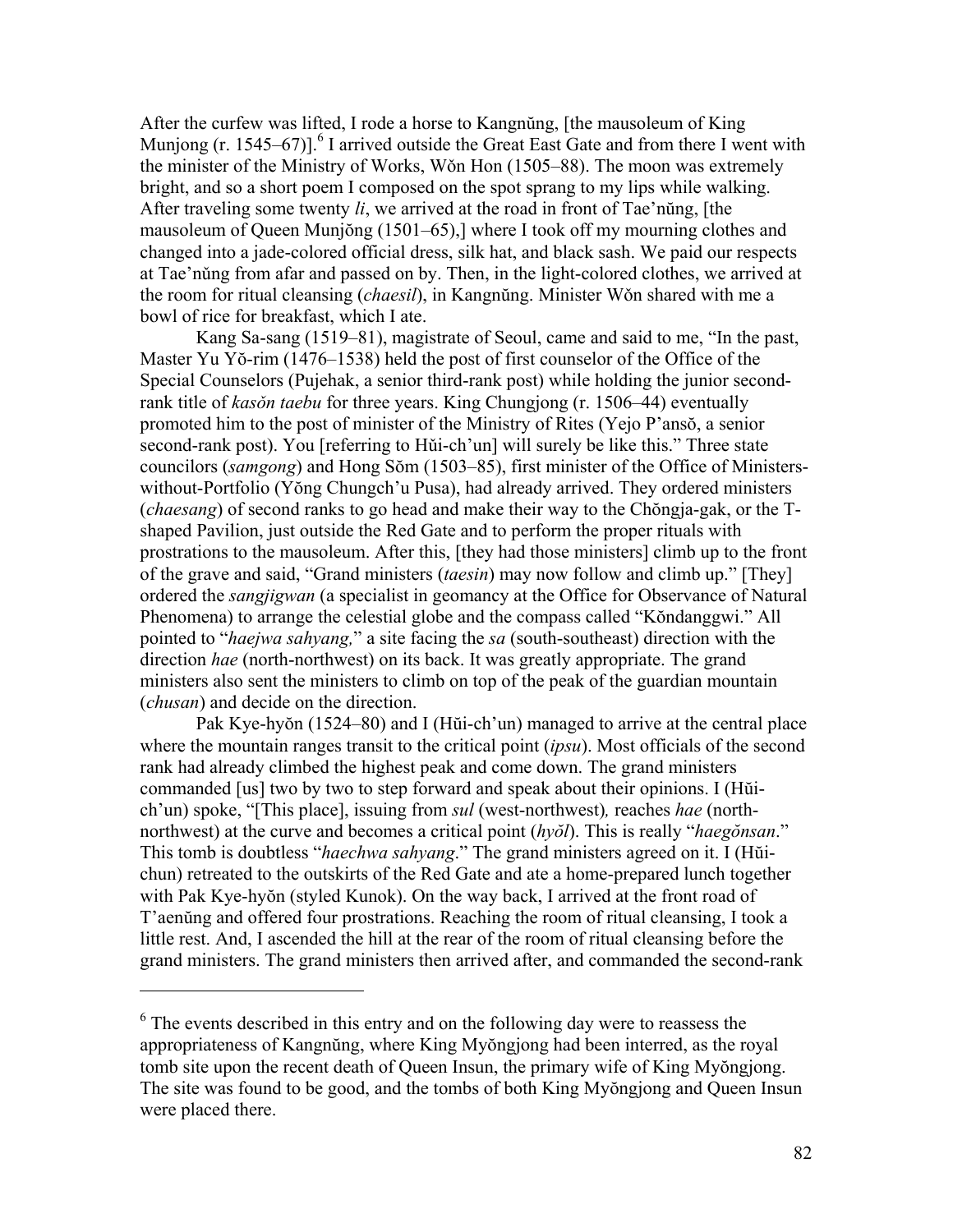officials to come and see the guardian mountain. I also observed it. The flanking dragon and tiger hills were too low, and the enclosed space [between the hills] was too high [in elevation]. This is truly a place where the winds from eight directions [blow], and is exactly opposite what the geomancy handbooks [describe as] enclosed mountains and trapped winds to concentrate the vital force. I came down. Having been summoned by the grand ministers, I told them in detail what I had seen. That day, the second minister Nam Ŭng-un (1509–87) [was the only one who] knew geomancy well, whereas all the others do not know it. So between the *mi* and *sin* hours,<sup>7</sup> the grand ministers went down first and the various second-rank officials followed them. At sunset, [I] returned home. The grand ministers would wait for tomorrow to go to the court.

# --------------------------------------

### 乙亥 正月 十六日 (眉巖日記草 5:42)

未明 詣宣仁門 至弘化門 待開門 入明政殿依幕 與六曹判書 參判昨日詣山陵之員同 坐 三公領府事 以諸宰相僉議 爲一單子以啓 又以南應雲所議 爲一單子以啓 至未時 上答曰 具悉啓意 康陵衆皆以爲金山 然則定用此地 又以備忘記別下曰, 山稜審定, 國家莫重之事, 爲術官者, 所當其心力, 十分詳審, 不可有一毫之差, 康陵既爲金山 而以水山 誣啓於前日 事甚非輕 予欲治之以戒後人 上教至矣

# 1575 년 1 월 16 일 (미암일기초 5:42)

날이 밝기 전에 선인문에 나아가, 홍화문에 이르러, 문이 열리기를 기다렸다. 명정전의 의막에 들어가서 육조판서, 참판, 그리고 어제 산릉에 나아간 관원들과 같이 앉았다. 삼공, 영부사는 여러 재상들의 의견을 합하여 하나의 단자를 만들어 임금께 올리고, 남응운의 의견으로서 또 하나의 단자를 만들어서 보고했다. 1– 3 시에 이르러 임금께서 말씀하시되, "계사의 뜻을 모두 보니, 모두 강릉이 금산이라 하니, 이곳으로 정해서 써야하겠다." 하시고, 비망기로 특별히 내려 말하길, "산릉을 살펴서 정하는 것은 국가의 막중한 일이다. 술관이 된 자가 마땅히 그 마음과 힘을 다해서 충분히 자세하게 살펴서 털끝만큼의 어긋남도 없어야 하는데, 강릉이 이미 금산이라고 하는데, 전날에 그곳을 수산으로서 거짓으로 아뢰었으니, 이일은 결코 가벼운 일이 아니다. 내가 그 일을 다스려서 뒷사람에게 징계가 되도록 하겠다." 하였으니, 임금의 전교가 아주 지당하다.

#### 1575/1/16 (*Miam ilgi ch'o*, 5:42)

1

I left for the Gate of Proclaiming Benevolence before dawn and arrived at the Gate of August Transformation and waited for [the guards] to open the entrance to the palace. I entered the temporary office at the Hall of Enlightened Rule and sat with the second ministers of the six ministries as well as those who investigated the royal tomb together yesterday. Three state councilors and the first minister-without-portfolio, in consultation of other ministers' opinions, wrote a memorial to the king. Another report on behalf of

 $7$  *Mi*  $\pm$  is between 1 and 3 o'clock in the afternoon, and *sin*  $\pm$  is between 3 and 5 o'clock in the afternoon.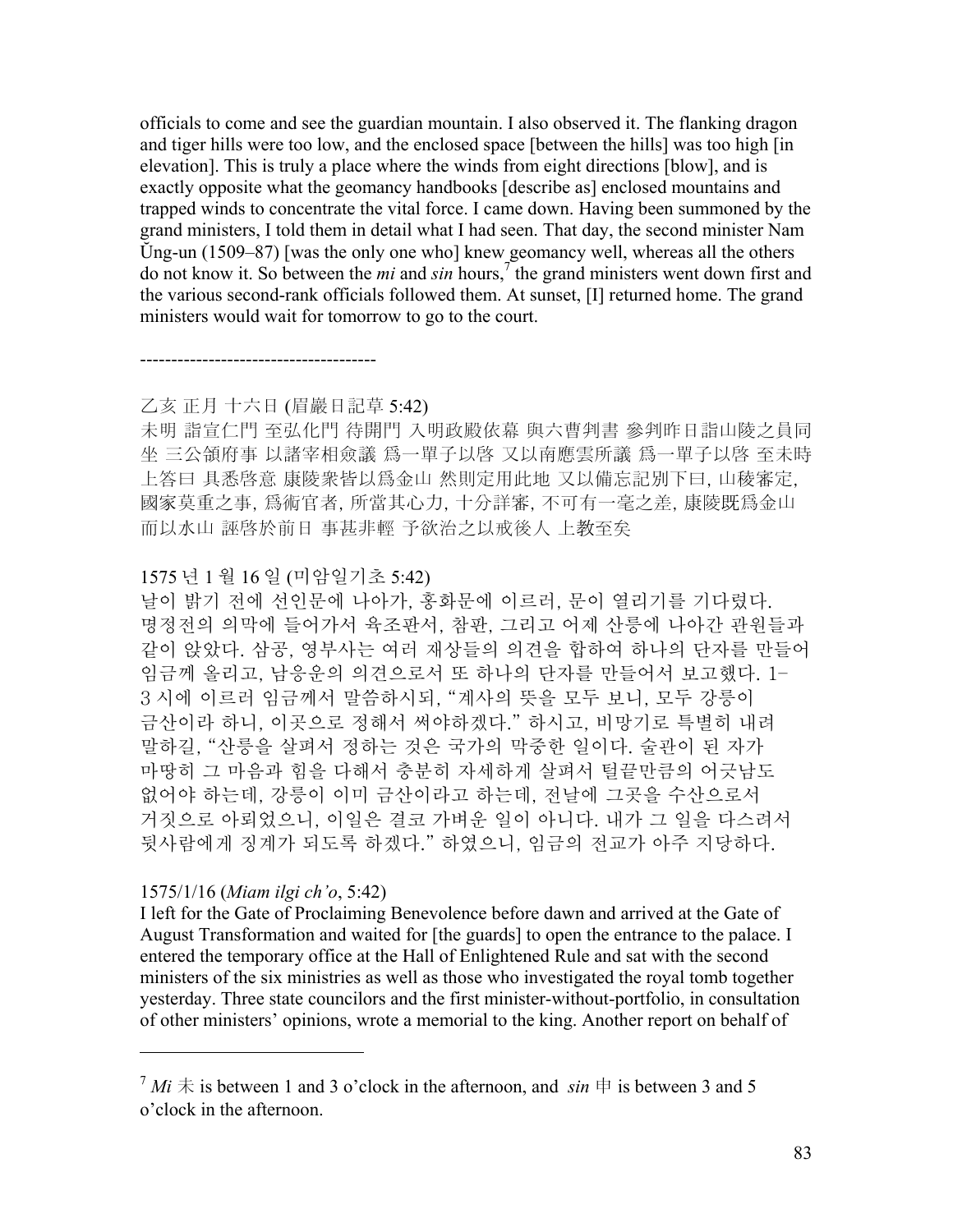Nam Ŭng-un's view was submitted to the king. Between one and three o'clock, the king replied, "I reviewed your recommendations. Since all of you have regarded Kangnŭng as a '*kŭmsan*,' I hereby order that it be selected and used [as the queen's tomb site]." Moreover, the king conferred special instructions in writing to guard against forgetting, saying, "Amongst the affairs of state, there is nothing more significant than a thorough investigation and selection of the location for the royal tombs. [Therefore,] the geomancers must exhaust all their hearts and strength [in carrying out their duties], as well as be extremely cautious in investigating and selecting the site, so as not to leave one iota of possibility for mistakes. '*Kŭmsan*' has already been [decided for] Kangnŭng, but in the past, it was falsely reported to me as '*susan*.' This is certainly not an insubstantial matter, so I will rectify this in order to warn those of the future generations." The king's instructions were very fair.

#### ------------------------------------

戊辰 四月 初十日 (眉巖日記草 1:184) 因朴瑞卿 聞故進士鄭磏推占未來之事 以爲自丁卯[주:宣祖元年]以後 年歲豊登 至丁卯聖上入繼大統 今年始豊 可謂奇矣

# 1568 년 4 월 10 일 (미암일기초 1:184)

박서경을 통해서 돌아가신 진사 정렴이 미래에 대한 점을 쳤다는 말을 들었는데, [정렴이] 말하기를 정묘년(1567) 이후 해마다 풍년이 든다고 했다. 정묘년에 이르러 성상께서(선조) 들어와 대통을 잇고 금년에 비로소 풍년이 드니 가히 기이하다고 말하겠다.

#### 1568/4/10 (*Miam ilgi ch'o*, 1:184)

Through Pak Sŏ-gyŏng, I have heard that the late Chŏng Nyŏm  $(1505-49)$ ,  $\delta$  a literary licentiate degree-holder, foretold future affairs, saying that there would be good harvest every year from 1567. In 1567, the king (Sŏngjo) succeeded to the throne and the harvest came to be great this year. Thus, it can be said that he was an eccentric [person].

------------------------------------

1

辛未 十月 二十八日 (眉巖日記草 3:184) 余 今年鵲巢於南樹 不一而足 潭陽家已如此 所寓尹牧使[주:行]宅·鄭良家·朴無疆家 皆如此 新第又鵲巢南樓 而爲本道監司 又陞二品宰相 可謂大驗

<sup>&</sup>lt;sup>8</sup> Chŏng Nyŏm was a Confucian scholar but also a royal physician. He passed the lower civil service examination in 1537, the same year Yu Hŭi-ch'un did, and was thus a fellow alum with Yu. From a young age, he was well versed in geography, medicine, prognostication, and astrology.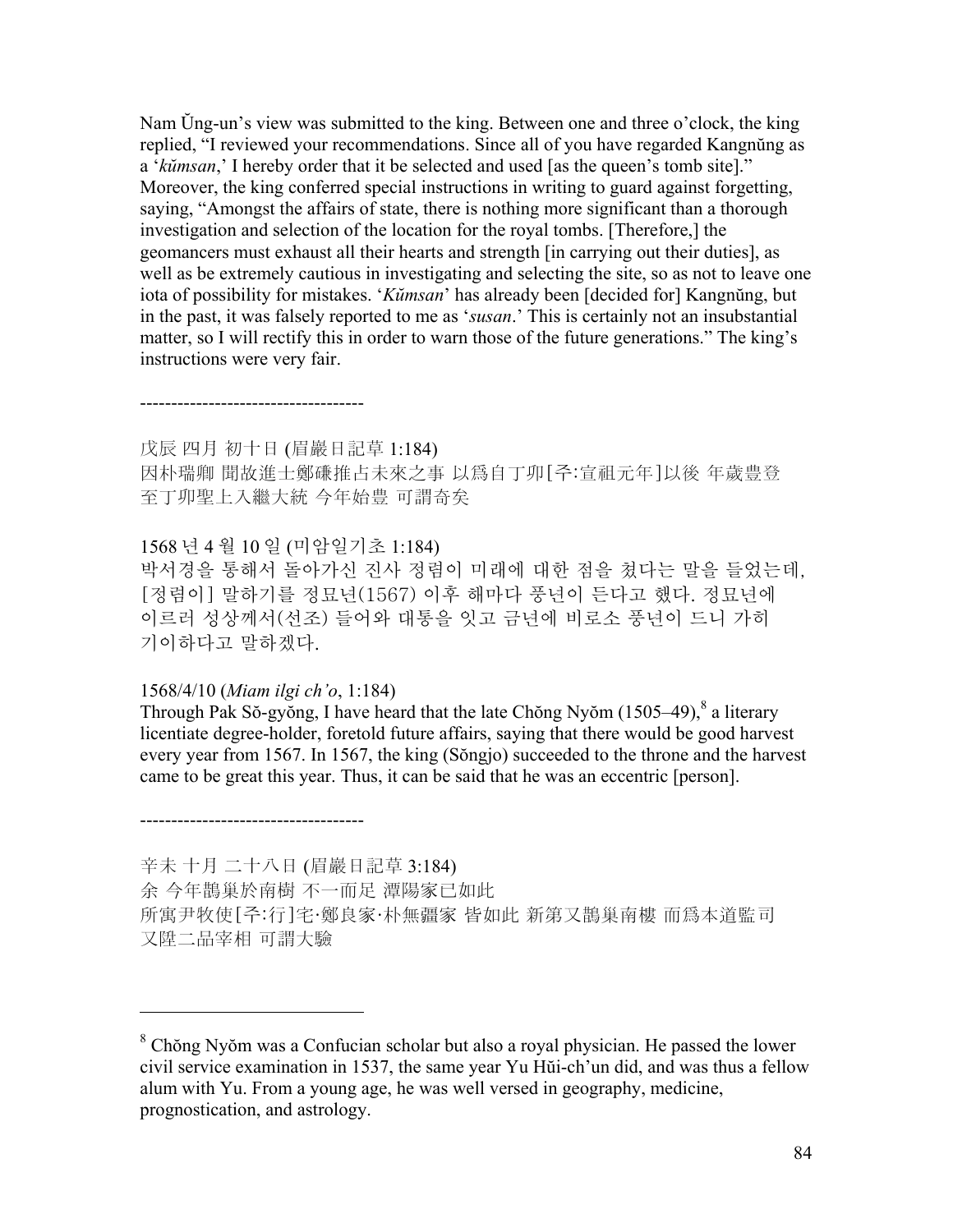#### 1571 년 10 월 28 일 (미암일기초 3:184)

금년에 남쪽 나무에 까치가 집을 지었는데 하나가 아니고 아주 여러 개이다. 담양에 있는 집에도 그러했다. 내가 우거했던 목사 윤행, 정양, 박무강의 집에도 모두 그러했다. 새집에도 역시 남쪽 누각에 까치가 집을 지었는데, [내가] 본도의 감사가 되었고 이품 재상으로 승진했으니, 그 징험이 크다고 하겠다.

#### 1571/10/28 (*Miam ilgi ch'o*, 3:184)

This year, magpies nested on the trees of the southern side [of the house] and there were many, not just one. The same happened at home in Tamyang, as well as at all those houses of Magistrate Yun Haeng Chŏng Yang, and Pak Mu-gang where I stayed. My new home [in Haenam] also hosts a magpie's nest on the southern pavilion. I was promoted to the second-rank post and came to hold the post of provincial governor of this province (Chŏlla Province). I can tell that [magpie's nests] brought great fortune.

#### ------------------------------------

辛未 十一月 二十六日 (眉巖日記草 3:205) ○ 今日冬至 百官朝賀 ○ 東鄰盧都事[주:稙]大宅 送豆粥來

1571 년 11 월 26 일 (미암일기초 3:205) ○ 오늘은 동지이다. 백관이 축하하였다. ○ 동쪽의 이웃 도사 노직 큰댁에서 팥죽을 보내왔다.

### 1571/11/26 (*Miam ilgi ch'o*, 3:205)

○ Today is winter solstice. All officials celebrated it. ○ My neighbor to the east, No Chik (1536–87), the governor's aide, sent red bean porridge.<sup>9</sup>

------------------------------------

 $\overline{a}$ 

# On the Custom of Wearing Earrings by Men

壬申 九月 二十八日 (眉巖日記草 3:262)

上以備忘記 傳于政院曰 身體髮膚 受之父母 不敢毁傷 孝之始也 我國大小男兒必貫 穿其耳 作環珥而懸之 取譏於中國 亦可羞愧 自今後 一切痛革胡習 曉諭中外 京中 則限今月 其或憚不卽從者 憲府嚴加懲罪 以此捧承傅可也

 $9^9$  Eating red bean porridge is still a popular custom in Korea. Before enjoying the dish, people offer a bowl to various house gods and also spray the porridge on the wall, gate, and other places of the house, believing that the red color chases away bad luck and malicious spirits.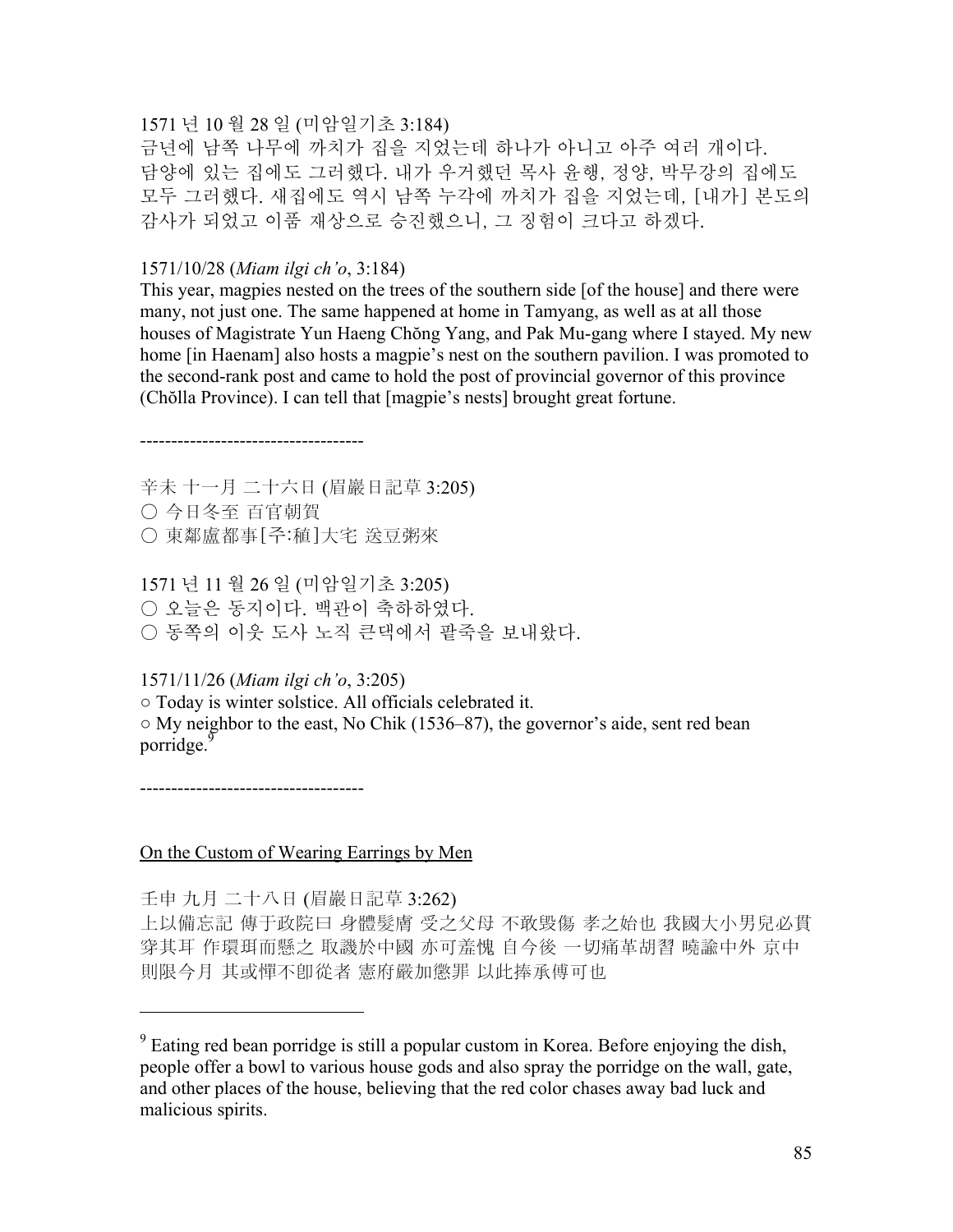# 1572 년 9 월 28 일 (미암일기초 3:262)

임금께서 비망기로 승정원에게 전교 하시기를 "신체와 머리털과 피부는 부모에게 물려받는 것이니 감히 훼상하지 않는 것이 효의 시초라고 하였다. 우리나라의 나이가 적고 많은 남자들이 귀를 뚫고 귀고리를 달아 중국 사람에게 비웃음 받으니 가히 부끄러운 일이다. 지금 이후로 오랑캐의 풍속을 일체 고치도록 나라전체에 효유하라. 수도는 이달을 기한으로 하고, 혹 꺼리어 따르지 않는 자는 사헌부에서 엄하게 벌을 주도록 하되, 이것으로 전교를 받드는 것이 가하다."

#### 1572/9/28 (*Miam ilgi ch'o*, 3:262)

The king transmitted the following to the Royal Secretariat via a written admonition, saying, "Our whole body, hair, skin, and all, was given us by our parents. Not daring to scar or wound it is the very beginning of filial piety. In our country, men of old or young age pierce their ears in order to wear earrings. This is derided by those in China and is quite a shameful thing. From now on, admonish those in the capital and in the provinces to completely refrain from this barbaric custom. Enforce this in Seoul within this month, and the Office of the Inspector General shall punish severely those who disregard it and do not abide by accordingly. Take this order and proclaim it."

-----------------------------------

# On Plowing Nude (*nagyŏng* 裸耕)

#### 癸酉 十二月 十五日 (眉巖日記草 4:199–200)

晴, 晨坐, 念北道立春裸耕之當禁, 欲於經筵啓達, 更思則監司亦可禁焉. 以北鄙無知之俗, 每於立春日, 令丁壯赤脫, 驅木牛, 謂之裸耕, 馴致中寒, 成大病, 監司亦可嚴禁, 通簡于朴監司啓賢之父參贊忠元, 答曰, 北俗如彼, 至爲無理, 且傷 人, 深可駭怪, 當通諭嚴禁大計云云

#### 1573 년 12 월 15 일 (미암일기초 4:199–200)

맑음. 새벽에 앉아서 함경도에서 입춘에 옷을 벗고 경작하는 모습을 하는 풍습을 금지시키는 것에 대해서 생각을 해 보니, 원래 임금님께 경연할 때 아뢰려고 했으나, 다시 생각해 보니, 감사도 이 풍습을 금지할 수 있겠다. 북쪽 변방의 무지한 풍속으로, 매년 입춘마다 장정들로 하여금 옷을 벗고 나무로 만든 소를 몰게 하는 것이 있으니 이것을 "나경"이라고 한다. 중한증에 걸려 큰 병이 들게 된다. 감사(監司)도 [이 풍속을] 엄금할 수 있다고 생각하여, 감사 박계현의 아버지 참찬 박충원께 편지를 보냈다. [박참찬이] 대답하여 말하되, "북방의 풍속이 그러하여, 이치에 맞지 않음이 심하고 또 사람을 병들게 하니 매우 해괴합니다. 마땅히 [감사와] 통해서 엄금할 대계를 제안하겠습니다"라고 했다.

1573/12/15 (*Miam ilgi ch'o*, 4:199–200)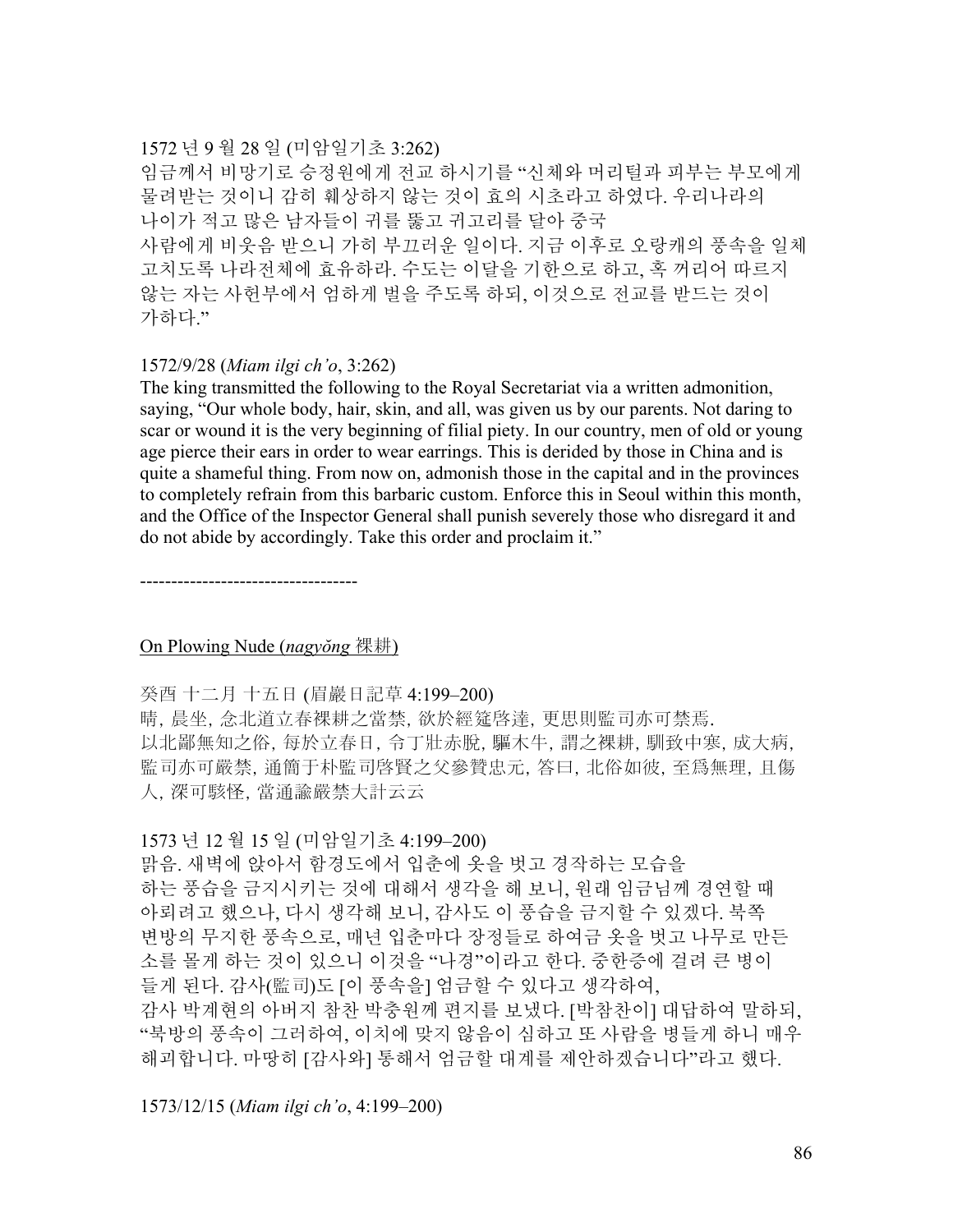Clear. In the morning I sat down and thought about the custom of pretending to plough naked in Hamgyŏng Province on the First Day of Spring (*ipch'un*),<sup>10</sup> and that it should be forbidden. I [originally] wanted to deliver this message to the king during the royal lecture, but [now that I] reconsider it, the provincial governor will also be able to prohibit this custom. As an ill-bred custom carried out in the remote northern region,  $\frac{11}{11}$  every year on the First Day of Spring young lads strip naked and pretend to plough with a wooden ox. This is what is called "nude plowing." Being in the bitter cold for a while, they get seriously sick. The provincial governor shall also be able to strictly prohibit this custom, so I delivered a letter [which stated the above] to Pak Ch'ung-wŏn (1507–81), a senior official of the third rank at the Office of Royal Lectures (Ch'amch'an), the father of Governor Pak Kye-hyŏn (1524–80) [of Hamgyŏng Province]. He answered, saying, "The custom in the north like this is extremely irrational. Moreover, it hurts the people. This [custom] is deeply shocking and bizarre. I must send a message [to my son] and strongly recommend that he make plans to prohibit [this custom]."

------------------------------------

 $\overline{a}$ 

# 立春裸耕議 (眉巖日記草 5:328–29)

事有出於遐荒之陋俗 而爲生靈之疾苦者 識者駭之 衆人安焉 昔太原之氓 以介子推 之故 仲春一月 令廢火食 焦擧爲幷州 諭而改之 鄴中好鬼 每歲爲河伯娶婦 西門豹 爲守 痛革其風 是皆仁人君子 充吾仁義之心 拯濟蒼生之昏溺者也 此邦之人 去王都 絶遠 昧事理而惑神怪尙矣 其最爲無謂而有害者 新年裸耕是也

每歲立春之朝 都轄土官 於官門道上 令人驅木牛而耕種 作稼穡之狀 用以占年 用以祈穀 而必使耕者種者 裸體以觸寒 此何意也故老相傳以爲 示耐寒之壯 而成歲暖之祥 然天地造化 可以兒戲奪乎 沙漠凍沍之極 手足一露 猶輒皸瘃 況剝盡衣裳 而赤立於街路者乎 風霜砭骨 凌兢震悚 咳嗽痼冷之疾 百無一免 此何異孺子之入井乎 有人心者見之 寧不怵惕而惻隱耶 問之官則曰 民之俗也 問之民則曰 官之使也 蓋其始生於不曉事 其終成於安故俗 自設六鎭 百餘年來 非無仁賢文武作民父母 而因恬而不知怪 未有能爲焦擧・西門豹之勇決者 吁可嘆哉 又況窮僻寒苦之地 生齒不繁 冬仆風雪 夏殞於涉江 [교정주:豆滿江] 傷寒瘟疫 又從而獵之 人烟蕭條 如晨星之落落 其幸存而未死者 固宜撫摩救活 若保赤子 又安忍驅而納之膏肓癈疾之域哉 此無他 救民者 不悟作俑者之大繆耳 苟一朝悟焉 革之猶反手也 革之如何 禁其裸已而 [교정주:而己] 矣 或曰 子嘗以不在其位 不謀其政 爲居鄕處謫之道 守之甚確 今爲是議 將以諷乎有位者 無乃踰平昔之閑耶 余曰 不當預者 居官者之政也 不忍默者 無知者之俗也 是不同

입춘에 옷을 벗고 밭가는 풍속에 대한 논의 (미암일기초 5:328–29)

<sup>10</sup> *Ipch'un* 入春 is one of the twenty-four seasonal markers in East Asian calendar. It approximately corresponds to Feburary fourth in the Gregorian Calendar.

 $11$ <sup>II</sup> This refers to Hamgyŏng Province, where Yu Hŭi-ch'un was exiled for nineteen years.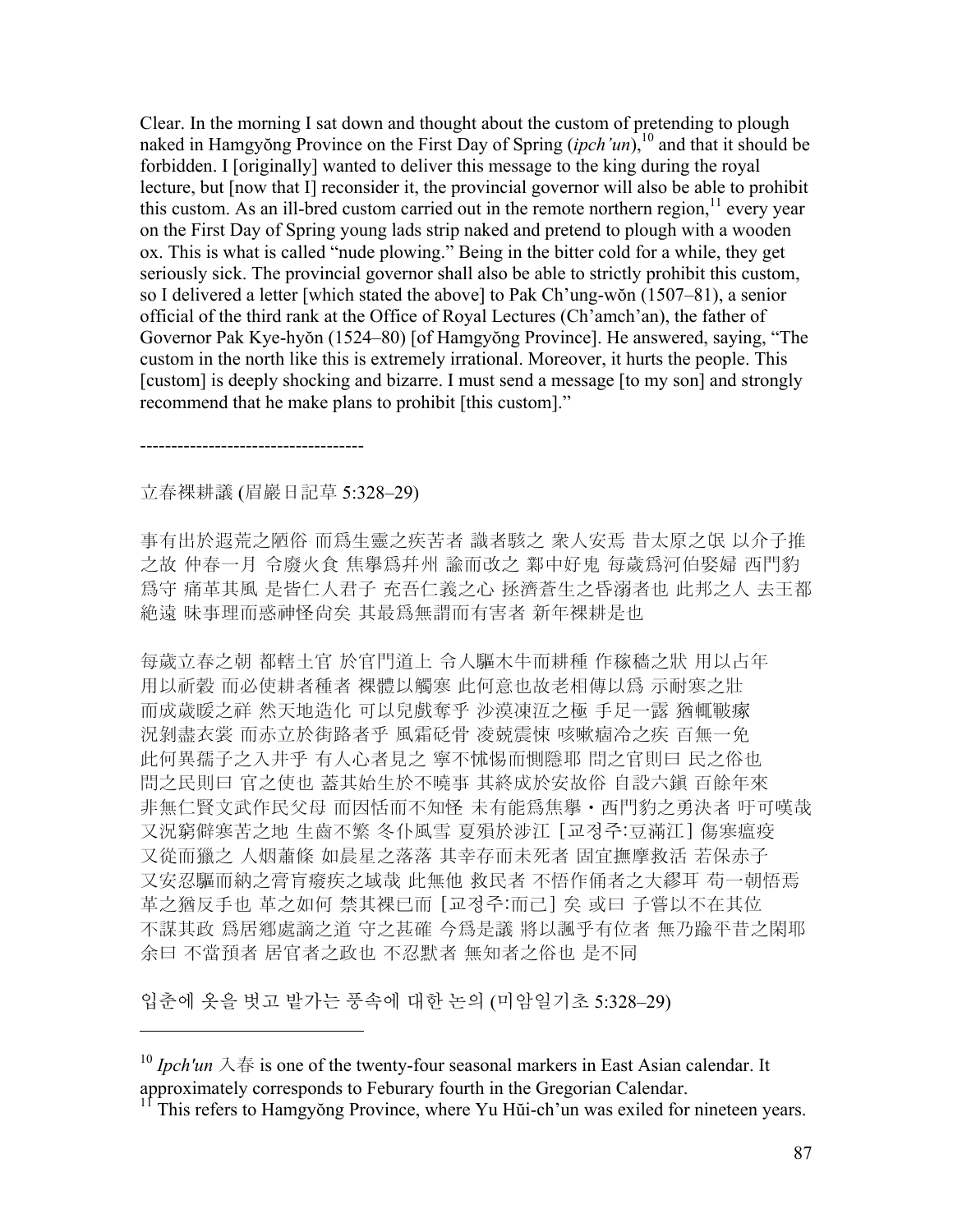이 일이 먼 곳의 비루한 풍속에서 나와서 백성들의 질병과 고통이 되는 것을 아는 사람은 해괴하게 여기나 일반 사람들은 대수롭지 않게 여긴다. 옛날에 태원의 백성들이 어리석어, 개자추의 고사에 의거하여, 음력 이월 한 달 동안 화식을 폐하게 하였는데, 초거가 병주자사가 되어 영을 내려 깨우쳐서 고치었다. 업이라는 땅에서는 귀신을 좋아하여 해마다 하백을 위하여 부인을 취하게 하였다. 서문표가 수령이 되어 그러한 풍속을 뿌리뽑았다. 이들은 모두 인인군자로 나의 인의의 마음을 확충하여, 백성들이 혼미하고 나쁜 풍속에 빠진 것을 건져내고 구제한 것이다. 이 지방 사람들이 왕도로부터의 거리가 매우 멀어서 사리에 어둡고 귀신과 괴이한 것에 미혹된 것이 오래 되었다. 그중 가장 말할 것도 없이 해로운 것이 신년의 나경, 바로 이것이다. 매년 입춘의 아침에 도할사의 토관이 관문길 위에서 사람으로 하여금 나무소를 몰아 밭갈고 씨뿌리게 하고 심고 거두는 모습을 하게 했으니, [풍흉]년을 점치고 곡식이 [잘되기를] 비는데, 반드시 밭갈고 씨뿌리는 자로 하여금 옷을 벗어 추위에 노출되게 하니 이것은 대체 무슨 뜻인가? 나이든 이들이 서로 전하며 말하기를 추위를 견디는 씩씩함을 보이고 한 해가 따뜻해지는 상서로움이 이루어지도록 하는 [풍속이라고 한다]. 그러나, 하늘과 땅의 조화를 어린아이의 장난으로 뺏을 수 있는가? 사막과 같고 어는 그 먼 땅에서, 손과 발이 한번만 노출되어도 오히려 손발이 트고 동상이 걸리는데, 하물며 옷을 다 벗어버리고 나체로 길에 서있음에 있어서야 [말할 것이 있겠는가]. 바람과 서리가 뼈를 깍고, 추워서 벌벌 떨면서 몸이 오싹해지니, 기침하고 고질병에 걸리는 것이 백 명 중에 하나도 면할 수 없으니, 이것이 어찌 어린아이가 우물에 기어들어가 [빠져 죽는 것과] 무엇이 다른가. 사람의 마음을 갖고 있는 자로서 이것을 보면 정녕 슬픈 마음이 일어나 측은하지 않겠는가. 관에 물으면 백성의 풍속이다라고 하고 민간에 물으면 관에서 시키는 것이라고 한다. 대개 그 처음에는 일을 잘 깨닫지 못하는 데서 생겼다가, 그 끝은 옛 풍속을 편안히 여기는 데에 이르렀으니, 육진을 설치한 때로부터 백여년 동안, 어질고 현명한 문관과 무관으로 백성의 부모가 됨이 없지 않았지만, 편안하게 생각하여 괴이하게 여기지 않음으로, 아직까지 초거나 서문표와 같이 용기있게 결단을 내릴 수 있는 자가 없었으니, 가히 한탄스럽구나. 또한 하물며 궁벽하고 춥고 살기 힘든 땅에 백성은 많지 않은데, [게다가 그들은] 겨울에는 바람과 눈에 자빠지고 여름에는 강을 건너다 상하고, 추위로 생기는 병과 돌림병은 [그들을] 쫒아 괴롭힌다. 백성들의 집이 쓸쓸하기가 새벽별이 드문드문한 것과 같다. 그중 다행히 살아 죽지 않은 자를, 마땅히 어루만져 구제해서 살려야 하는 것을 어린아이를 보호하듯이 해야 하는데, 또한 어찌 차마 그들을 고치지 못할 폐질의 지경으로 몰아넣는단 말인가. 이것은 다른 까닭이 있는 것이 아니다. 백성을 구제하는 자가, 나무인형을 만든 자의 큰 오류를 깨닫지 못한 따름이다. 하루 아침에 깨닫아 그것을 개혁하는 것은 손바닥을 뒤집는 것과 같이 쉬운 일이다. 개혁은 어떻게 하는가? 그 옷 벗는 것을 금지하면 될 뿐이다. 어떤 이는 말하기를, "당신은 일찌기 '그 지위에 있지 아니하면 그 정치에 대해 도모하지 않아야한다'는 것으로서, 그 시골에 살면서 유배온 자로서의 도로 살아가는 것으로 확고하게 지키고 있었는데, 지금은 이러한 [나경에 대한] 논의를 해서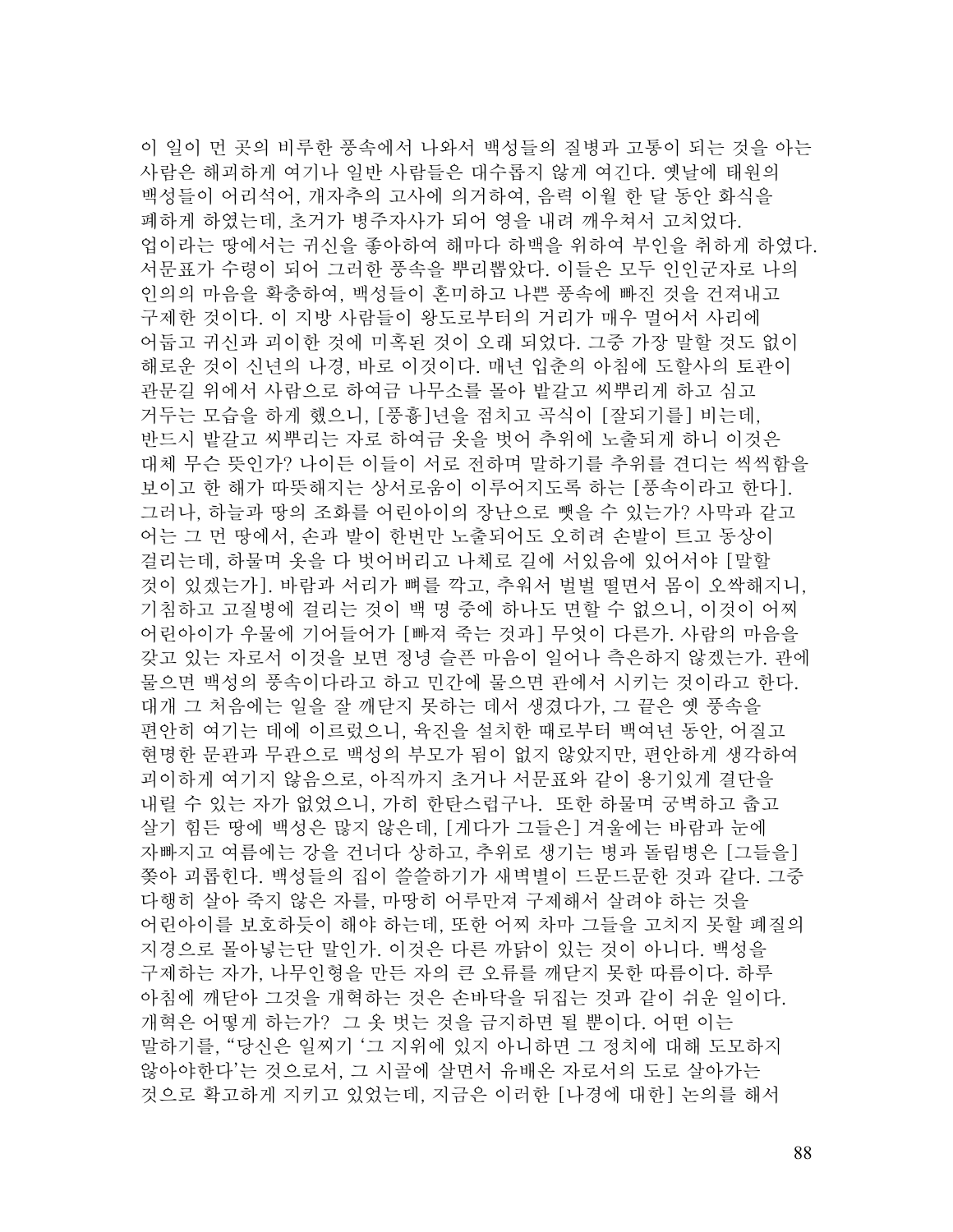장차 지위에 있는 자에게 은근히 풍간을 하려하니 평소 지키던 경계를 넘는 것이 아닌가?" 내가 말하길, "벼슬살이 하는 사람의 정치는 마땅히 간여하지 말아야 하나, 내가 차마 침묵하지 못하는 것은 무지한 백성의 풍속에 관한 것이니, 이 둘은 같지 않은 것이다."

# Discourse on Plowing Nude on the First Day of Spring<sup>12</sup> (*Miam ilgi ch'o*, 5:328–29)

This is something that is derived from the squalid customs of a distant wilderness and that causes suffering and pain to the livelihoods of men. To all men of knowledge it will cause great alarm, [but] the common people take it to be ordinary. A long time ago, the ignorant people of Taiyuan,<sup>13</sup> because of Jie Zhitui, would, for one month's duration in the lunar second month of spring, cease the cooking of food.<sup>14</sup> When Qiao Ju became governor of Bingzhou, he deliberated over this and changed it.15 [The people] of Ye, infatuated with ghosts, found a wife for the River God every year.<sup>16</sup> When Ximen Bao became the governor, with great resolve did he change this custom.<sup>17</sup> These were all benevolent gentlemen, and with a heart of benevolence and righteousness, they rescued the lives of men from sinking into ignorance.

The people of this region are far away from the royal capital, ignorant of reason, and have been misled by spirits and demons for a long time. Among the things that are most unfounded and harmful is plowing nude on [every] New Year. Every year on the morning of the First Day of Spring, indigenous officials (*t'ogwan*) on the public streets

<sup>&</sup>lt;sup>12</sup> For more discussion on the custom of plowing nude, see Hwang P'aegang, "Ipch'un nagyŏng ŭi sogo—Miam ilgi ch'o yŏn'gu (3)" [A small study on the powing nude on the First Day of Spring—a study of *Miam ilgi ch'o* (3)], *Kungmunhak nonjip* 3 (1969). 13 Taiyuan 太原 is a city in northern China, in modern Shanxi 山西 Province. 14 Jie Zhitui 介之推 was a retainer of Duke Wen of Jin 晉文公 and followed his lord through nineteen years of exile. However, after Duke Wen became the ruler of Jin, Jie Zhitui refused to speak of his past merits and consequently did not receive official recognition. He went into hiding with his mother on the mountain of Mianshan 綿山. The Duke, full of regret, went out to look for Jie Zhitui and could not find him. Knowing of Jie Zhitui's filial character, the Duke ordered a great fire to be set on the mountain, hoping that Jie Zhitui, fearing that harm would befall his mother, would come out of hiding with her. However, after the fire, Jie Zhitui was found dead, still holding on to his mother. The Cold Food Festival 寒食, where traditionally cold food would be eaten for three days, is said to be on account of Jie Zhitui. In the example given here, the prohibition on eating cooked food seemed to have extended for an entire month. 15 Qiao Ju 焦舉 (also Zhou Ju 周擧) appears in the *Han shu* 漢書. See *Biography of Zhou Ju* 周擧傳.

<sup>16</sup> Women were sacrificed to the River God as his "wives" in Ye 鄴, a city in the Kingdom of Wei 魏 during the Warring States Period.

<sup>17</sup> Ximen Bao 西門豹 changed the custom by commanding the shamans responsible for the sacrifices to be given to the River God. This anecdote appears in the *Shi ji, Biographies of the Humorists* (史記 滑稽列傳).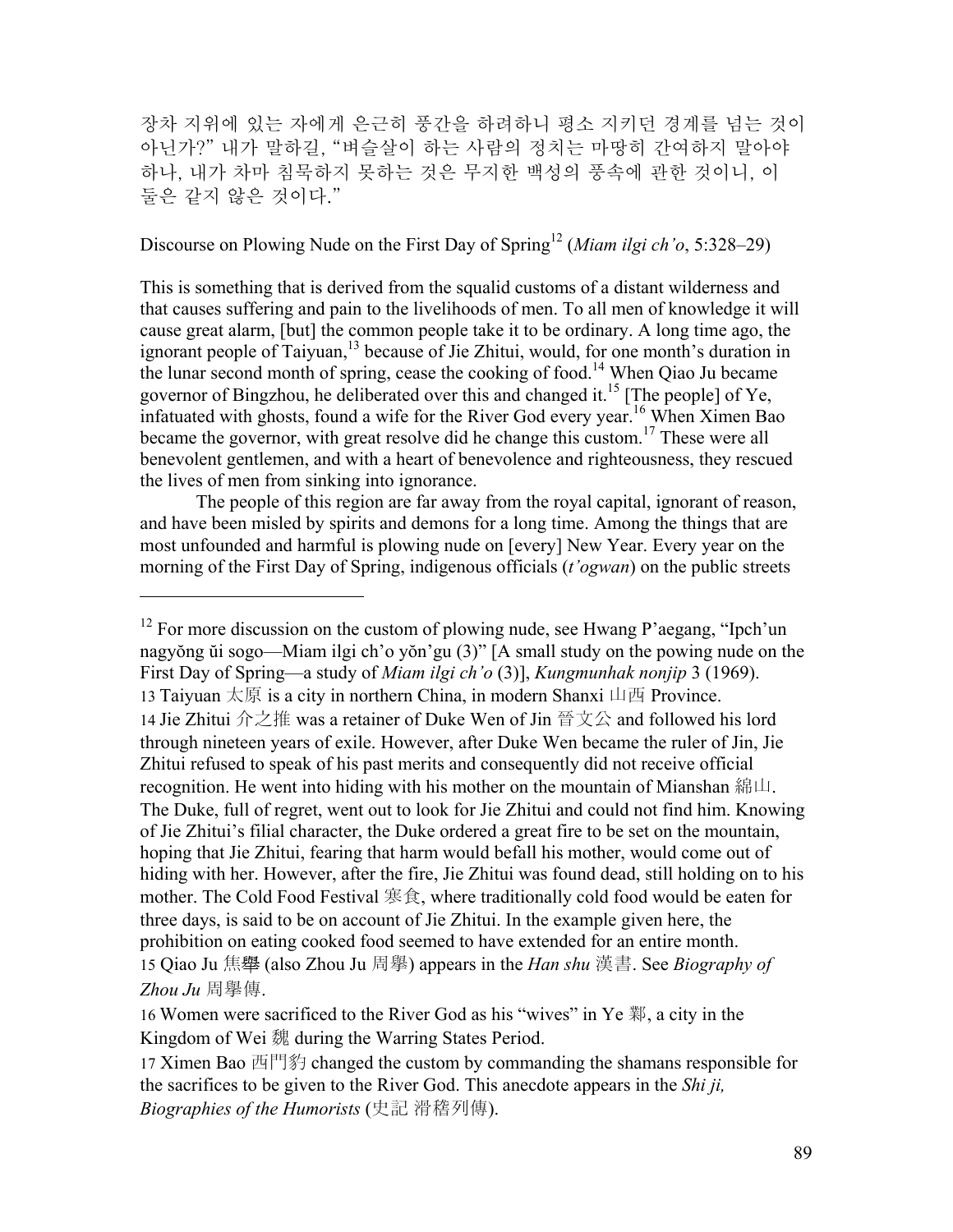command people to drive wooden oxen, pretending to be plowing, sowing, planting, and harvesting. With this to sanctify the [new] year, they use this to pray for grain. And they without fail make the plowers and planters strip naked, coming in contact with the bitter cold. What purpose does this serve? The old folks tell me that this is their custom to show the strength to withstand the cold and to acquire the auspiciousness of the year's warmth. But how can the transformations of Heaven and Earth be stolen through the games of children [like this]?

In the extreme of desert cold, if their hands and feet are even once exposed, they would suddenly freeze or be frostbitten. [Yet] how is it that in this situation they strip down to their [bare] skin and stand there on the road? The wind and the cold pierce to the bone. Shivering and fearful, not one in a hundred of these people is spared from coughs and other diseases hard to cure. How can this be different from a child about to fall into a well? Seeing this, if people really have a heart, how can they hide their feelings of alarm and distress?<sup>18</sup> When men suddenly see a child about to fall into a well, they without exception experience a feeling of alarm and distress.

If officials are asked, they say that it is a custom of the people. If the people are asked, they say that the officials have them do it. This [custom] began because they did not understand [its harm], but it has become an established custom [because people regard it as] comfortable. For about one hundred years since the establishment of the six garrisons  $(yukjin)$ ,<sup>19</sup> even though there have been wise officials of both civilian and military ranks who served as magistrate, they were comfortable with this old custom and did not think that it was strange. There have not been officials like Qiao Jiu and Ximen Bao, whose courage and determination [would have exterminated such an old custom]. Ah, how deplorable it is! Also, [people] in this distant, poor, and cold land cannot flourish. In the winter, [they] collapse in the wind and snow. In the summer, [they] drown crossing the river [Tuman River]. Diseases caused by the cold and contagious illnesses pursue the people. Households are few and far between, like stars at dawn. The lucky ones who have been spared from death should necessarily be saved and consoled. [Instead,] how can one drive them into [such an] incurable [situation]?

There is no other cause [but this]. Those [officials] who are supposed to save the people are simply unaware of the mistake committed by those who made wooden figures [of oxen]!<sup>20</sup> This can be understood within one morning. Therefore, reforming this custom should be as easy as flipping your hand. How could it be reformed? Plowing nude should be forbidden, and that is all. Some people say, "Because of a saying [in *Analects*]

<sup>18</sup> This phrase alludes to the feeling of commiseration (*ch'ŭgŭn chi sim* 惻隱之心), one of the four beginnings (*sadan* 四端) discussed by Mencius. See James Legge, *The Chinese Classics, Vol. II, The Works of Mencius* (Hong Kong Univrsity Press, 1960), Book II: Kung-sun ch'ău, Part I, Chapter 6 (公孫丑章句上第六章), 201–4.

<sup>19</sup> *Yukchin* refers to six outposts established (at Kyŏngwŏn, Kyŏnghŭng, Puryŏng, Onsŏng, Chongsŏng, and Hoeryŏng) in the far north of the Korean Peninsula during the reign of King Sejong (r. 1418–50).

<sup>&</sup>lt;sup>20</sup> "Chakyong-cha" (those who made wooden figurines) alludes to the discussion from *Mencius*. See James Legge, *The Chinese Classics, Vol. II, The Works of Mencius*, Book I: King Hûi of Liang, Part I, Chapter 4 (梁惠王章句上第四章), 132–34.